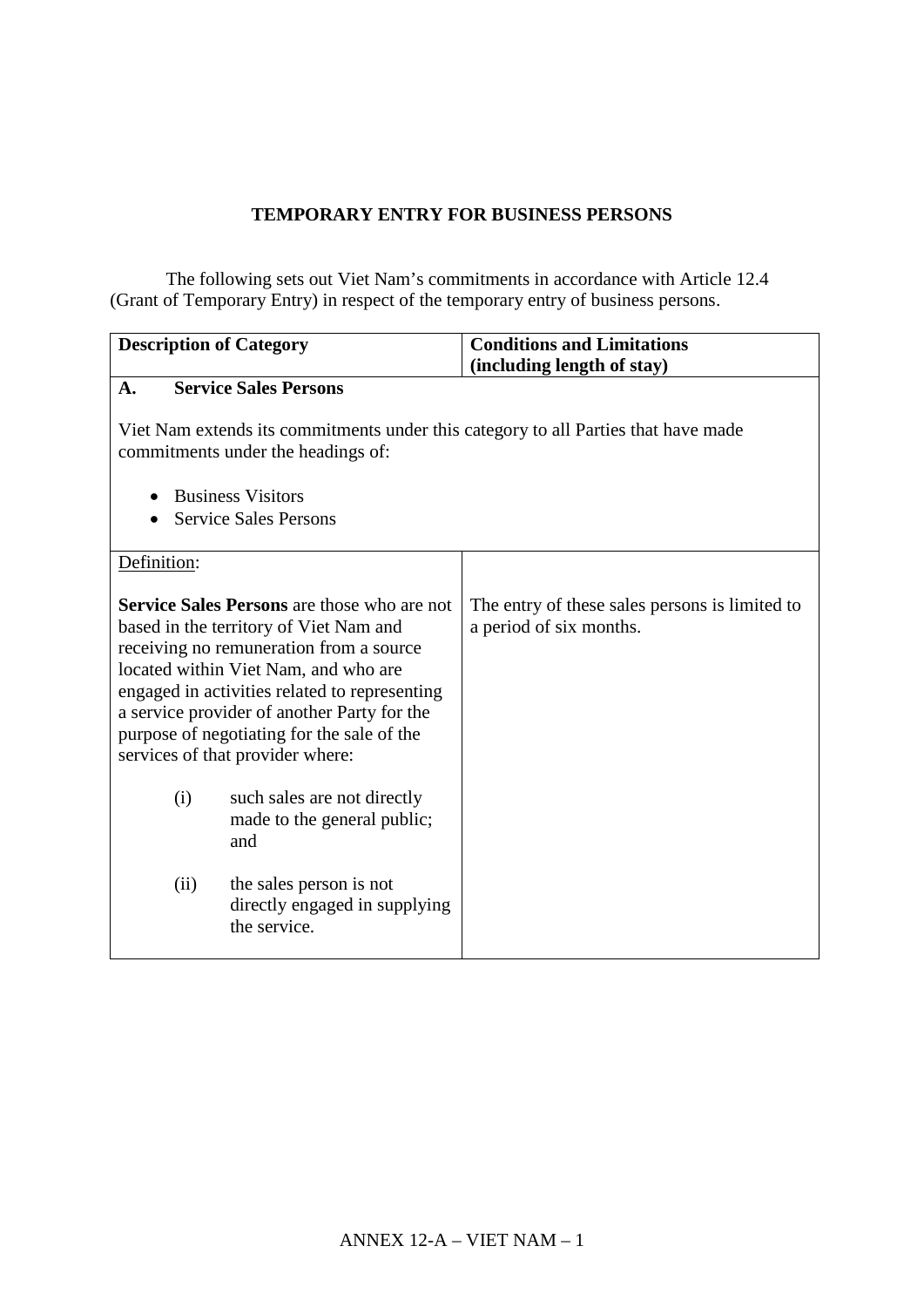| <b>Description of Category</b> | <b>Conditions and Limitations</b> |
|--------------------------------|-----------------------------------|
|                                | $\int$ (including length of stay) |

#### **B. Intra-Corporate Transferees**

1. Viet Nam extends its commitments under this category to all Parties that have made commitments under the heading of:

• Intra-Corporate Transferees

2. Viet Nam shall grant temporary entry to Intra-Corporate Transferees, as defined below, working in services sectors and sub-sectors if Viet Nam undertook commitments in the WTO (WT/ACC/VNM/48/Add.2) without requiring these business persons to obtain a work permit or an equivalent requirement as a condition of temporary entry.

3. Viet Nam may, upon application, grant the right of temporary entry to the accompanying spouse or dependents of an Intra-Corporate Transferee of another Party.

4. Upon application, Intra-Corporate Transferees and, if relevant, their spouses and dependents may be issued with temporary residence cards, or equivalent multiple entry rights.

Definition:

**Intra-Corporate Transferees** comprise managers, executives and specialists of an enterprise of another Party, which has established a commercial presence in the territory of Viet Nam, temporarily moving as Intra-Corporate Transferees to that commercial presence, and those who have been previously employed by the enterprise for at least one year. For more clarity, (a) **Managers and Executives** are those who primarily direct the management of the enterprises which have established commercial presence in Viet Nam, receiving only general supervision or direction from the board of directors or stockholders of the business or their equivalent, including directing the establishment or a department or subdivision of the establishment, supervising and controlling the work of other supervisory, professional or These persons shall be granted entry for an initial period of three years which may be extended subject to the term of operation of those entities in Viet Nam. For any commercial presence established in the territory of Viet Nam by an enterprise of another Party, at least 20 per cent of the total number of managers, executives and specialists shall be Vietnamese nationals. However, a minimum of three non-Vietnamese managers, executives and specialists shall be permitted. The entry of spouses and dependents of Intra-Corporate Transferees shall be the same as the entry of the Intra-Corporate Transferees.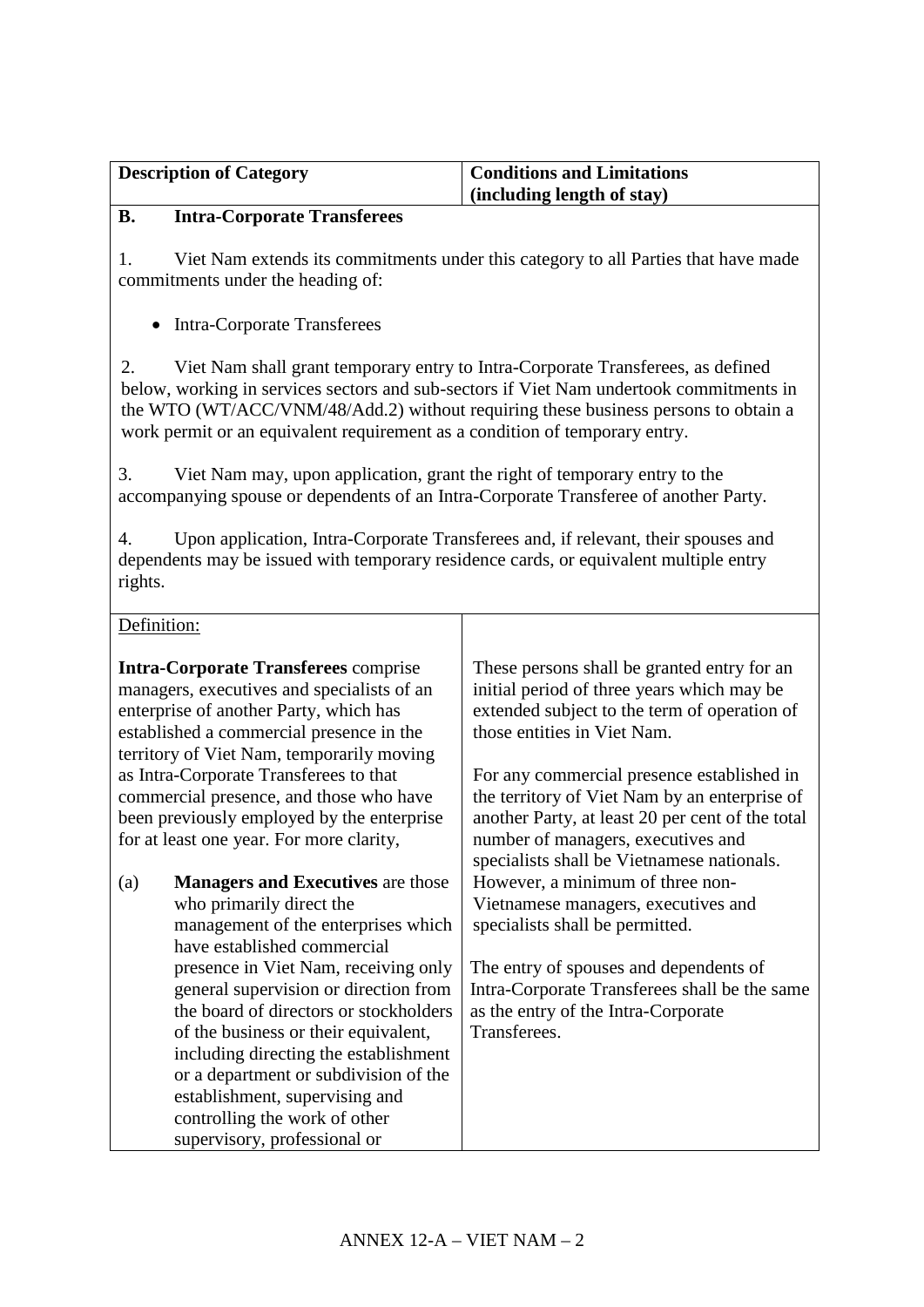managerial employees, having the authority personally to hire and fire or recommend hiring, firing or other personnel actions, and who do not directly perform tasks concerning the actual supply of the services of the establishment;

(b) **Specialists** are business persons working within an organisation who possess knowledge at an advanced level of expertise and with knowledge of the organisation's services, research equipment, techniques or management or have five years of professional experience in the same position as the one they shall be holding in Viet Nam. In assessing such knowledge, account will be taken not only of knowledge specific to the commercial presence, but also of whether the person has a high level of skills or qualification referring to a type of work or trade requiring specific technical knowledge. Specialists may include, but are not limited to, members of licensed professions.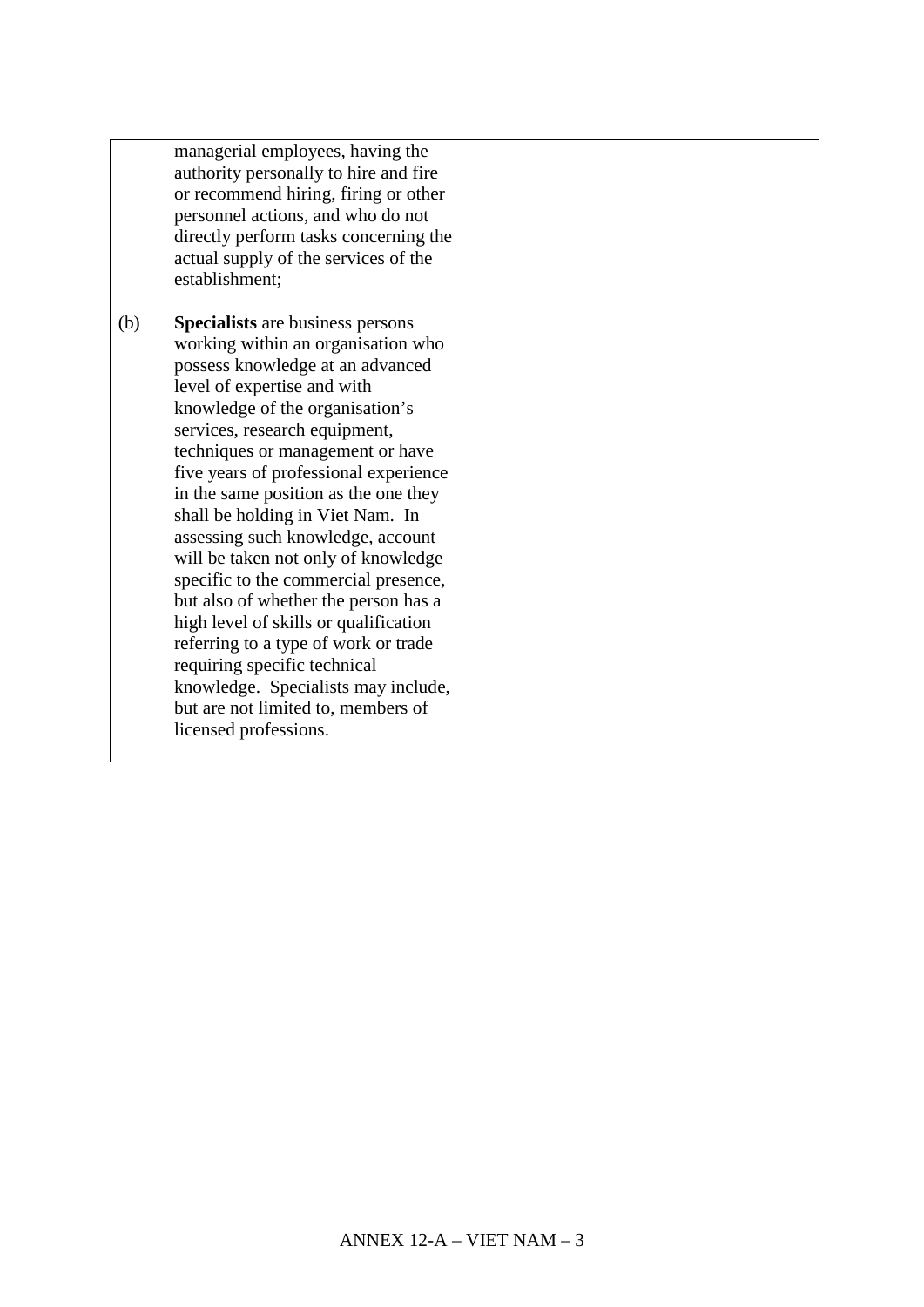| <b>Description of Category</b> |                                                                                                                                                                                                                                                                              | <b>Conditions and Limitations</b><br>(including length of stay)                                                                                                                                                                                                               |
|--------------------------------|------------------------------------------------------------------------------------------------------------------------------------------------------------------------------------------------------------------------------------------------------------------------------|-------------------------------------------------------------------------------------------------------------------------------------------------------------------------------------------------------------------------------------------------------------------------------|
| C.                             | Persons Responsible for Setting up a Commercial Presence                                                                                                                                                                                                                     |                                                                                                                                                                                                                                                                               |
| 1.                             | commitments under the headings of:                                                                                                                                                                                                                                           | Viet Nam extends its commitments under this category to all Parties that have made                                                                                                                                                                                            |
| Investors                      | <b>Independent Executives</b><br><b>Other Personnel</b><br>Persons Responsible for Setting Up a Commercial Presence                                                                                                                                                          |                                                                                                                                                                                                                                                                               |
| 2.<br>another Party.           |                                                                                                                                                                                                                                                                              | Viet Nam may, upon application, grant the right of entry to the accompanying<br>spouse or dependents of a Person responsible for Setting up a Commercial Presence of                                                                                                          |
| 3.                             | equivalent multiple entry rights.                                                                                                                                                                                                                                            | Upon application, Persons responsible for Setting up a Commercial Presence and, if<br>relevant, their spouses and dependents may be issued with temporary residence cards, or                                                                                                 |
| Definition:                    |                                                                                                                                                                                                                                                                              |                                                                                                                                                                                                                                                                               |
| Party when:                    | Persons Responsible for Setting up a<br><b>Commercial Presence</b> are managers and<br>executives (as defined in B above) within a<br>juridical person, who are responsible for the<br>setting up, in Viet Nam, of a commercial<br>presence of a service provider of another | The entry of these persons is limited to a<br>period of one year.<br>The entry of spouses and dependents of<br>Persons Responsible for Setting up a<br>Commercial Presence shall be the same as<br>the Persons Responsible for Setting up a<br>Commercial Presence concerned. |
| (i)                            | these people are not engaged<br>in making direct sales or<br>supplying services; and                                                                                                                                                                                         |                                                                                                                                                                                                                                                                               |
| (ii)                           | the service provider has its<br>principal place of business in<br>the territory of another Party<br>and has no other commercial<br>presence in Viet Nam.                                                                                                                     |                                                                                                                                                                                                                                                                               |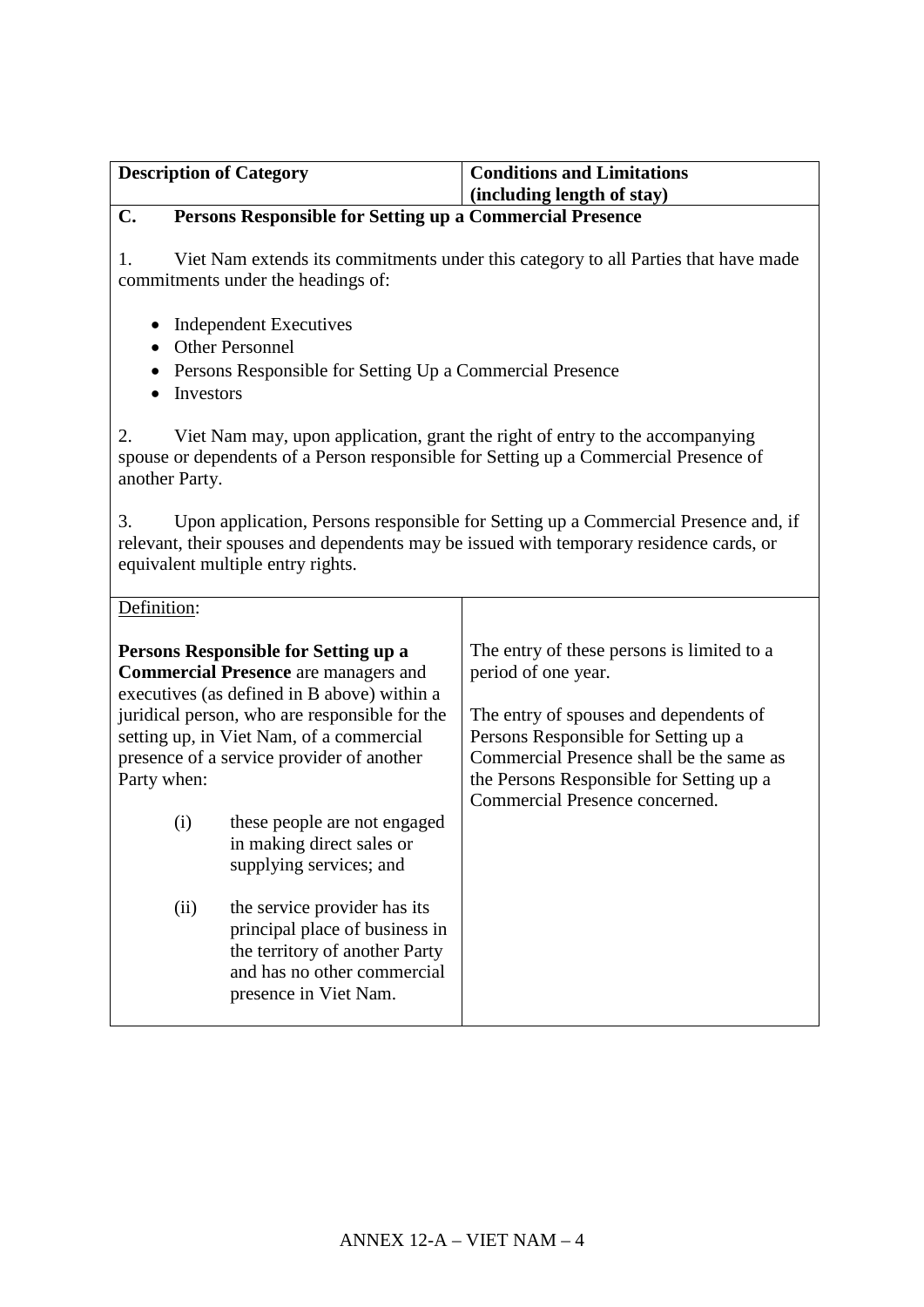| <b>Description of Category</b> | <b>Conditions and Limitations</b> |
|--------------------------------|-----------------------------------|
|                                | $\int$ (including length of stay) |

# **D. Other Personnel**

Viet Nam extends its commitments under this category to all Parties that have made commitments under the headings of:

- Independent Executives
- Other Personnel
- Persons Responsible for Setting Up a Commercial Presence
- Investors

| Definition:                                                                                                                                                                                                                                                                                                                                                                                         |                                                                                                                                                                                                                                                                                          |
|-----------------------------------------------------------------------------------------------------------------------------------------------------------------------------------------------------------------------------------------------------------------------------------------------------------------------------------------------------------------------------------------------------|------------------------------------------------------------------------------------------------------------------------------------------------------------------------------------------------------------------------------------------------------------------------------------------|
| <b>Other Personnel</b> comprise managers,<br>executives and specialists, as defined in B<br>who cannot be substituted by Vietnamese<br>and who are employed outside Viet Nam's<br>territory by an enterprise of another Party<br>which has established a commercial<br>presence in the territory of Viet Nam with a<br>view to participating in the foreign<br>enterprise's activities in Viet Nam. | These persons shall be granted entry in<br>conformity with the term of the concerned<br>employment contract or for an initial period<br>of three years whichever is shorter, which<br>may be extended subject to the employment<br>contract between them and the commercial<br>presence. |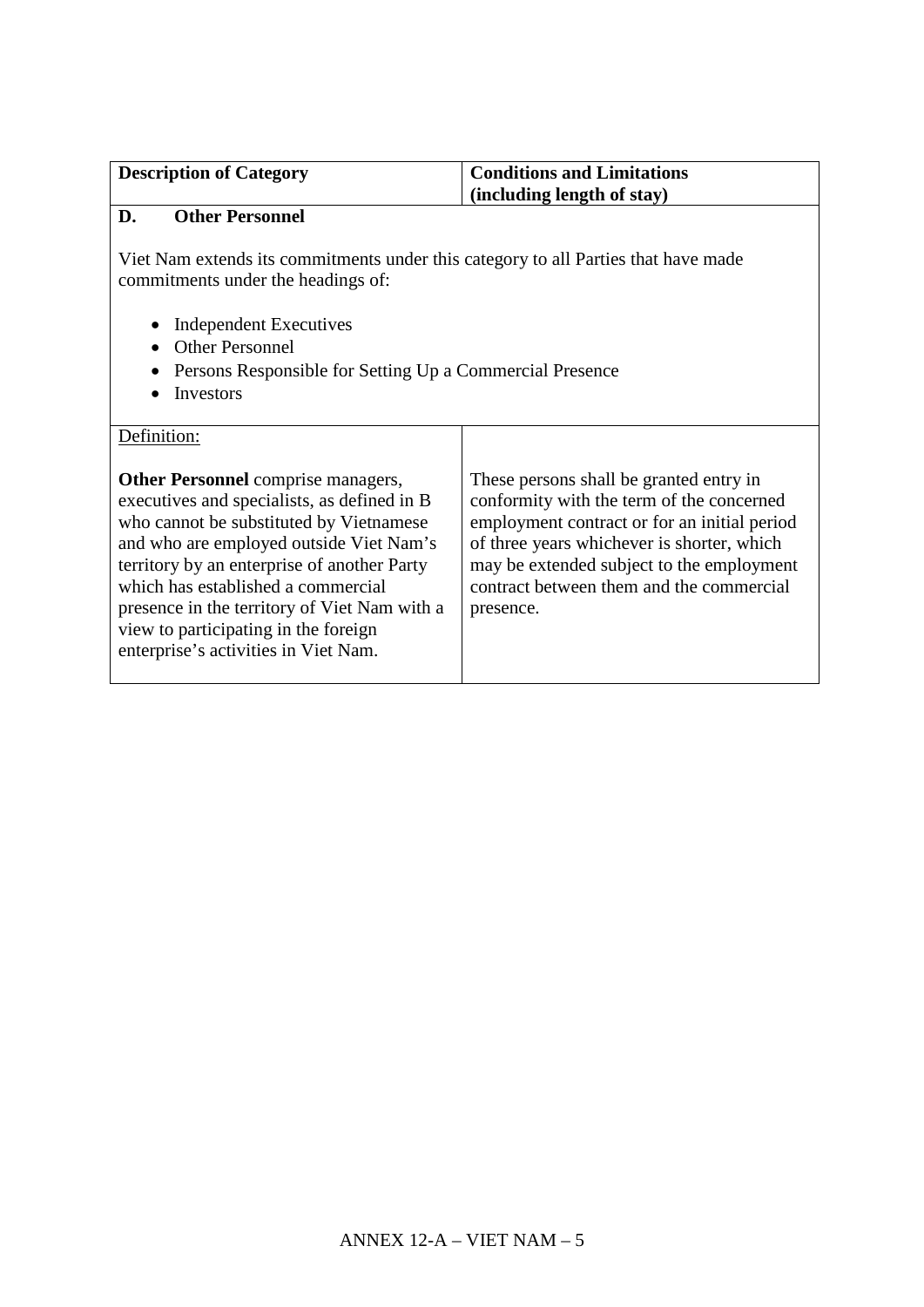| <b>Description of Category</b>                             | <b>Conditions and Limitations</b> |
|------------------------------------------------------------|-----------------------------------|
|                                                            | (including length of stay)        |
| $\alpha$ (and $\alpha$ is $\alpha$ if $\alpha$ is $\alpha$ |                                   |

### **E. Contractual Service Suppliers (CSS)**

1. Viet Nam extends its commitments under this category to all Parties that have made commitments under the headings of:

- Contractual Service Suppliers
- Independent Professionals
- Installers/Servicers
- Professionals

2. Viet Nam may, upon application, grant the right of temporary entry to the accompanying spouse or dependents of a Contractual Service Supplier of another Party.

3. Upon application, Contractual Service Suppliers and, if relevant, their spouses and dependents may be issued with temporary residence cards, or equivalent multiple entry rights.

#### Definition: **Contractual Service Suppliers (CSS)** are business persons who are employees of an enterprise of another Party having no commercial presence in Viet Nam and having obtained a service contract from a Vietnamese enterprise engaged in business operation in Viet Nam. The competent authority of Viet Nam must be able to establish the necessary procedures to guarantee the *bona fide* character of the contract. Contractual Service Suppliers must possess either: (a) a university degree or a technical qualification document demonstrating knowledge of an equivalent level; (b) professional qualifications where this is required to exercise an activity in the sector concerned pursuant to the laws and regulations of Viet Nam; or (c) at least five years of professional experience in the sector. Contractual Service Suppliers should have been employed by the foreign enterprise Contractual Service Suppliers may enter Viet Nam for a period of six months or for the duration of the contract, whichever is shorter. Extensions may be possible. The number of Contractual Service Suppliers covered by the service contract shall not be larger than necessary to fulfil the contract, as it may be decided by the laws and regulations and requirement of Viet Nam. The entry of spouses and dependents of Contractual Service Suppliers shall be the same as Contractual Service Suppliers concerned.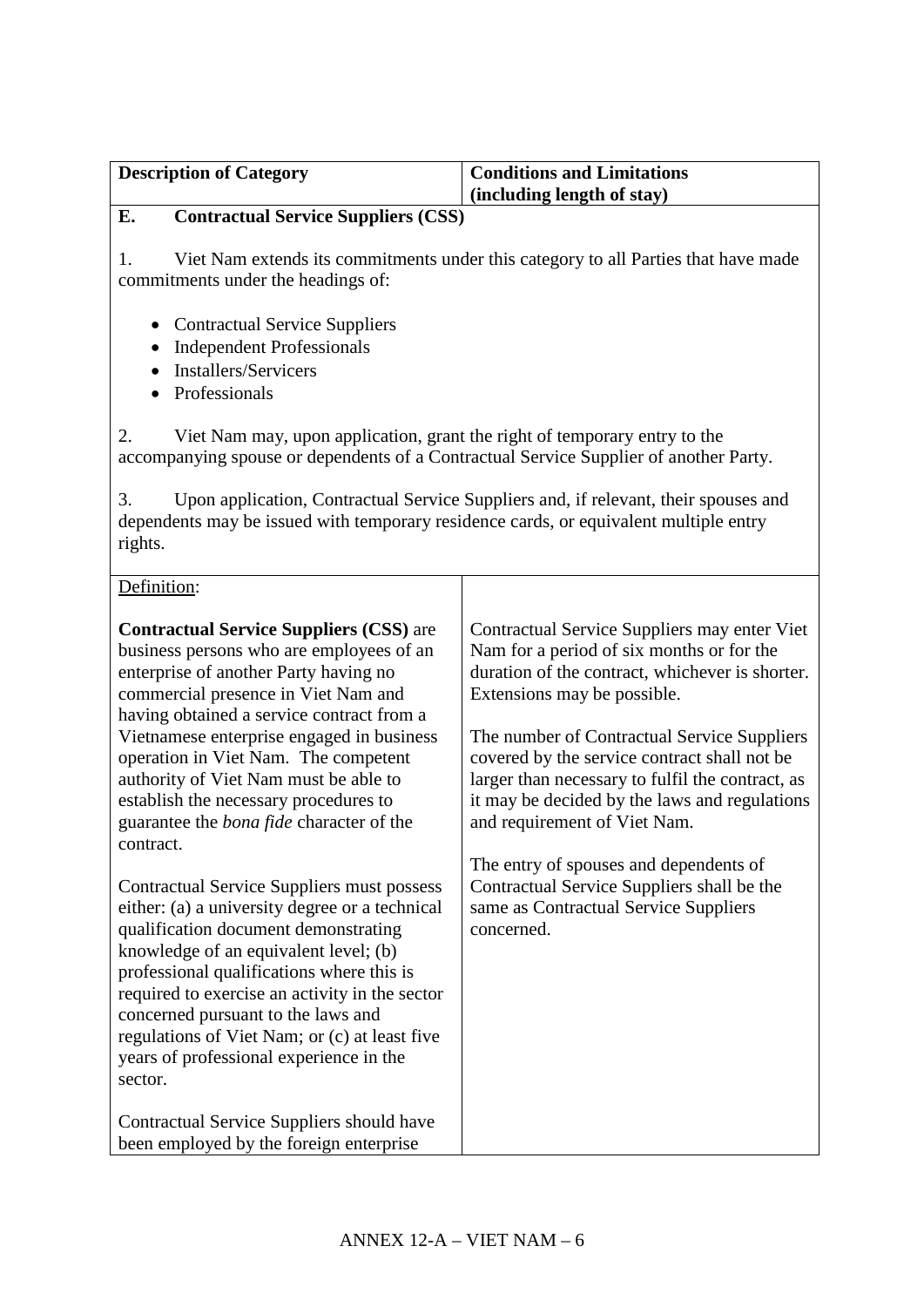|  | having no commercial presence in Viet Nam  |  |
|--|--------------------------------------------|--|
|  |                                            |  |
|  | for a period of no less than two years and |  |
|  | have met the requirements prescribed for   |  |
|  | Specialists above.                         |  |
|  |                                            |  |
|  |                                            |  |
|  | The entry of Contractual Service Suppliers |  |
|  | is allowed for the following sectors:      |  |
|  |                                            |  |
|  | Computer and related services (CP 841,     |  |
|  |                                            |  |
|  | 845, 849)                                  |  |
|  |                                            |  |
|  | Engineering services (CPC 8672)            |  |
|  |                                            |  |
|  |                                            |  |
|  | Integrated engineering services (CPC       |  |
|  | 8673)                                      |  |
|  |                                            |  |
|  | Legal services (CPC 861)                   |  |
|  |                                            |  |
|  |                                            |  |
|  | Accounting, taxation and auditing          |  |
|  | services (CPC 862, 8630)                   |  |
|  |                                            |  |
|  |                                            |  |
|  | Architectural services (CPC 8671)          |  |
|  |                                            |  |
|  | Services incidental to mining (CPC 883,    |  |
|  | CPC 5115)                                  |  |
|  |                                            |  |
|  | Telecommunications services                |  |
|  |                                            |  |
|  |                                            |  |
|  | Distribution services (CPC 621, 622,       |  |
|  | 631, 632, 61111, 61112, 6113, 6121,        |  |
|  | 8929)                                      |  |
|  |                                            |  |
|  |                                            |  |
|  | Construction and related engineering       |  |
|  | services (CPC 511, 512, 513, 514, 515,     |  |
|  | 516, 517, 518)                             |  |
|  |                                            |  |
|  |                                            |  |
|  | Educational services (CPC 922, 923,        |  |
|  | 924, 929)                                  |  |
|  |                                            |  |
|  | <b>Environmental services</b>              |  |
|  |                                            |  |
|  |                                            |  |
|  | Financial services (including banking      |  |
|  | and insurance)                             |  |
|  |                                            |  |
|  | Services related to the hosting of a       |  |
|  |                                            |  |
|  | sporting event (CPC 96411, 96412,          |  |
|  | 96413)                                     |  |